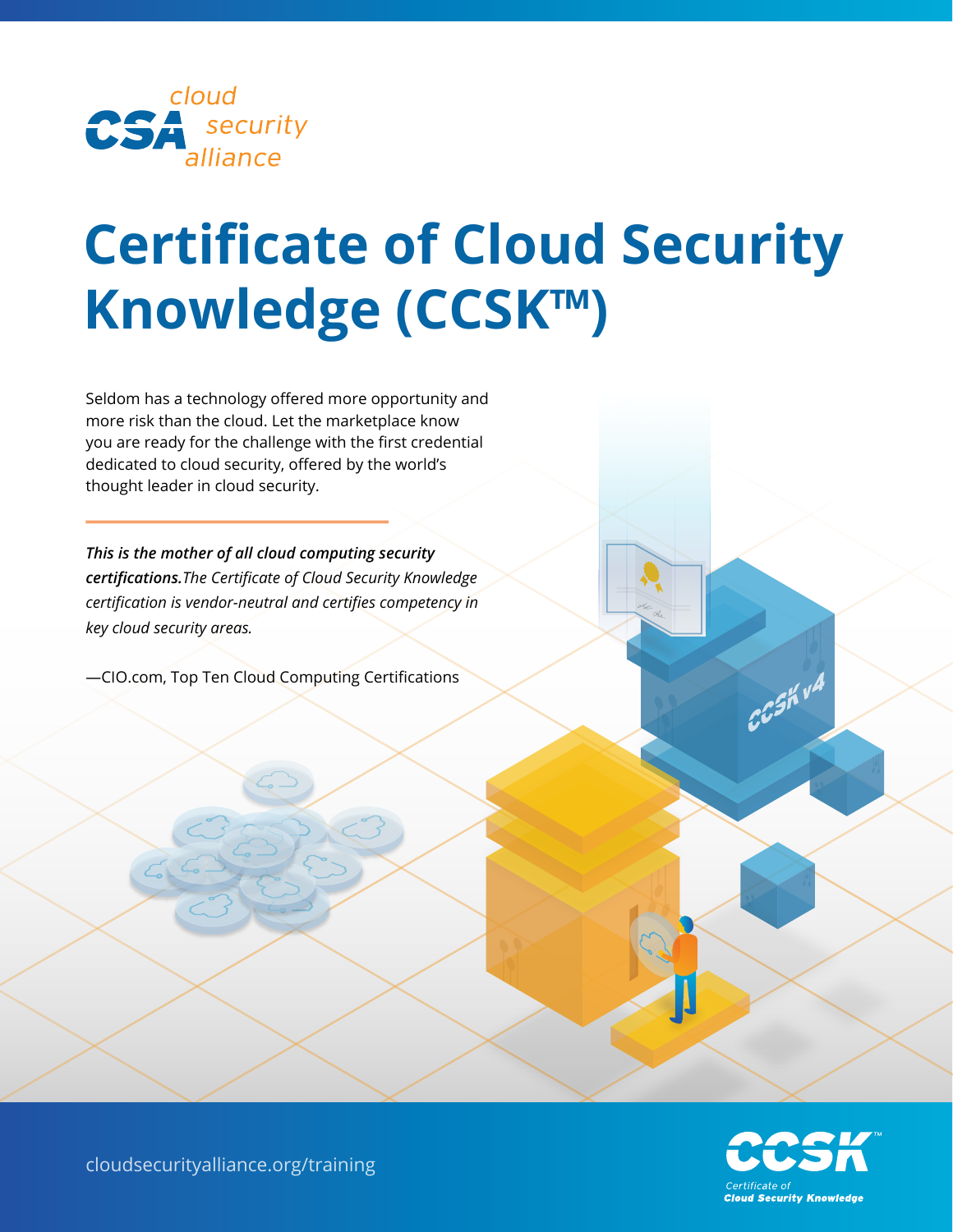## **Certificate of Cloud Security Knowledge (CCSK™)**

It took a special group of people to perceive from the start the likely impact cloud would have on computing. Those same early adopters recognize that the degree of potential risk and reward attached to the cloud calls for a deep understanding of cloud-related security and assurance issues.

They know there is an advantage to differentiating themselves from other professionals by master leading- edge thought in this growing field and having an objective, third-party credential reflecting their expertise. And they are taking action, by earning the CCSK from the CSA.

The professionals who have earned a CCSK come from a variety of backgrounds and have pursued their cloud certificate for several reasons:

- Cloud providers and information security services firms wish to demonstrate expertise in cloud as a competitive advantage and have therefore encouraged their employees to earn the CCSK from its inception. Being able to state that their employees hold the CCSK allows their potential clients to rest easy, knowing that the necessary skills will be brought to bear on their project.
- All Third-Party Assessment Organizations (3PAOs) within the US government's FedRamp program have CCSKs on staff because they need an objective, consistent level of cloud security knowledge and mastery of good practices.
- Cloud customers are faced with an increasing number of providers and services, and corresponding risks and benefits. Enterprise users who engage with many different cloud providers find CCSK especially helpful in establishing a baseline of security best practices as they deal with broad array of responsibilities, which may range from cloud governance to configuring technical security controls.
	- Individuals and firms that provide audit, attestation or certification services know that, as more and more systems are migrated to cloud computing, they can grow their business by demonstrating, through a globally recognized credential, special knowledge of the cloud and cloud-specific security assurance.

## **What is CCSK?**

The CCSK is a credential verifying successful completion of an exam that tests a broad foundation of knowledge about cloud security.

Here are a few "fast facts":

- **Content:** 14 domains, covering topics such as architecture,governance, compliance, operations, encryption and virtualization
- **• Body of knowledge:** CSA's "Security Guidance for Critical Areas of Focus in Cloud Computing V4.0" (English language version), the CSA Cloud Controls Matrix (CCM) and the ENISA report, "Cloud Computing: Benefits, Risks and Recommendations for Information Security"
- **• Exam:** Taken online, completed in 90 minutes. 60 multiple-choice questions selected randomly from the CCSK question pool; passing score—80%
- **• CPEs:** The CCSK can be used to satisfy continuing professional education credits for several other IT credentials.

CCSK is a requirement for any auditor providing services for CSA STAR Attestation, CSA's cloud provider assessment specification co-developed with the American Institute of Certified Public Accountants (AICPA).

## **Preparing for the Exam:**

CSA's Self-Paced Training Course prepares you to earn your certificate with lessons that can be completed onthe-go, at home, wherever you go.

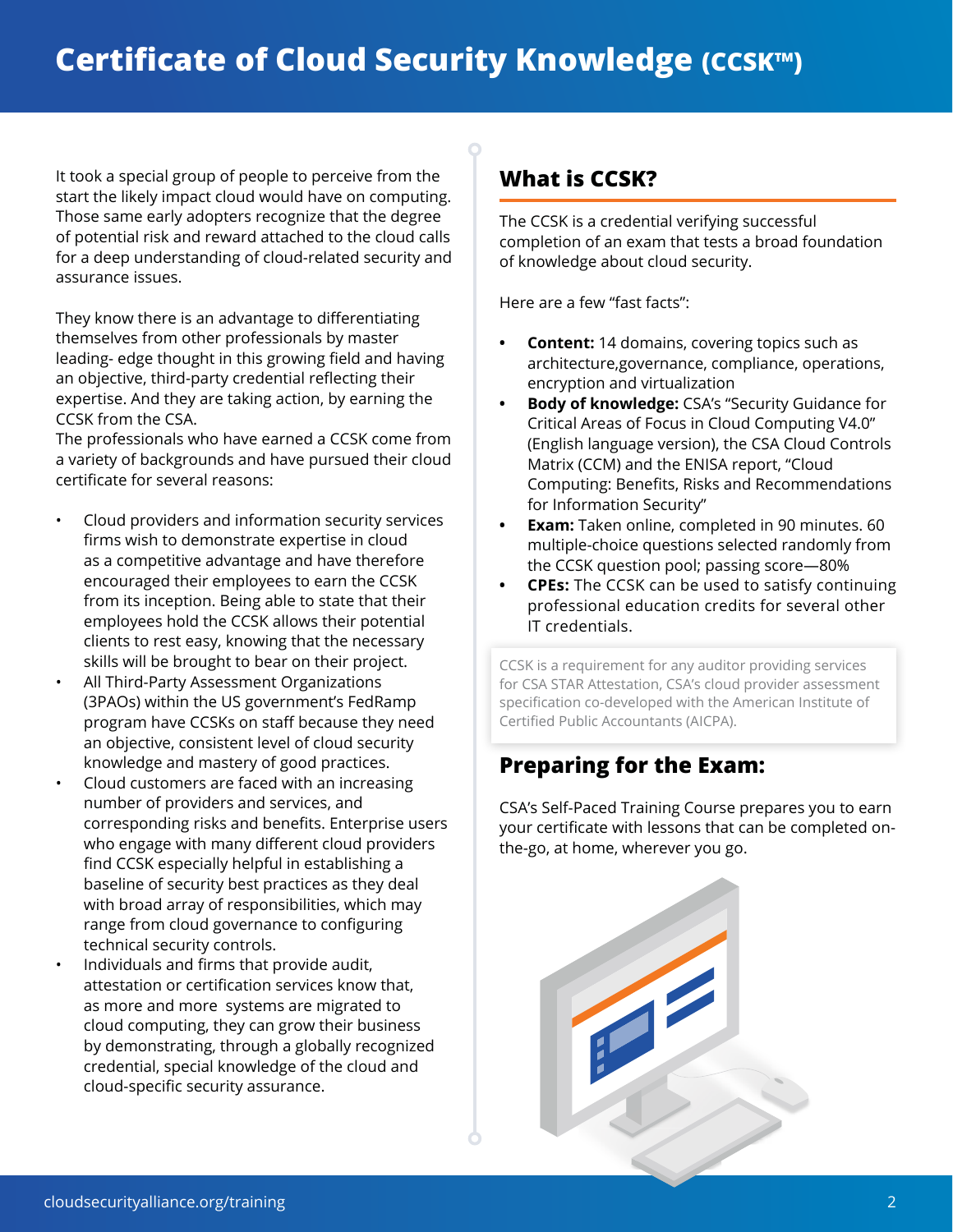## **CCSK Foundation**

Provides students a comprehensive, one-day review of cloud security fundamentals and the certificate's body of knowledge and prepares them to take the CCSK exam.

#### **• Introduction to Cloud Computing:**

This module covers the fundamentals of cloud computing, including definitions, architectures, and the role of virtualization. Key topics include cloud computing service models, delivery models, and fundamental characteristics. It also introduces the Shared Responsibilities Model and a framework for approaching cloud security.

**• Infrastructure Security for Cloud Computing:**  This module digs into the details of securing the core infrastructure for cloud computing- including cloud components, networks, management interfaces, and administrator credentials. It delves into virtual networking and workload security, including the basics of containers and serverless. **• Managing Cloud Security and Risk:** 

This module covers important considerations for managing security for cloud computing. It begins with risk assessment and governance, then covers legal and compliance issues, such as discovery requirements in the cloud. It also covers important CSA risk tools including the CAIQ, CCM, and STAR registry.

#### **• Data Security for Cloud Computing:**

• One of the biggest issues in cloud security is protecting data. This module covers information lifecycle management for the cloud and how to apply security controls, with an emphasis on public cloud. Topics include the Data Security Lifecycle, cloud storage models, data security issues with different delivery models, and managing encryption in and for the cloud, including customer managed keys (BYOK).

#### **• Application Security and Identity Management for Cloud Computing:**

• This module covers identity management and application security for cloud deployments. Topics include federated identity and different IAM applications, secure development, and managing application security in and for the cloud.

#### **• Cloud Security Operations:**

This module covers key considerations when evaluating, selecting, and managing cloud computing providers. We also discuss the role of Security as a Service providers and the impact of cloud on Incident Response.

## **CCSK Plus**

Builds on the CCSK Foundation class with a second day of training that covers expanded material and offers extensive hands-on activities that reinforce classroom instruction. Students engage in a scenario of bringing a fictional organization securely into the cloud, which gives them the opportunity to apply their knowledge by performing a series of activities that would be required in a real-world environment. CCSK Foundation Modules included.



- **• Core Account Security.** Students learn what to configure in the first 5 minutes of opening a new cloud account and enable security controls such as MFA, basic monitoring, and IAM.
- **IAM and Monitoring In-Depth.** Attendees expand their work on the first lab and implement morecomplex identity management and monitoring. This includes expanding IAM with Attribute Based Access Controls, implementing security alerting, and understanding how to structure enterprisescale IAM and monitoring.
- **• Network and Instance Security.** Students create a virtual network (VPC) and implement a baseline security configuration. They also learn how to securely select and launch a virtual machine (instance), run a vulnerability assessment in the cloud, and connect to the instance.